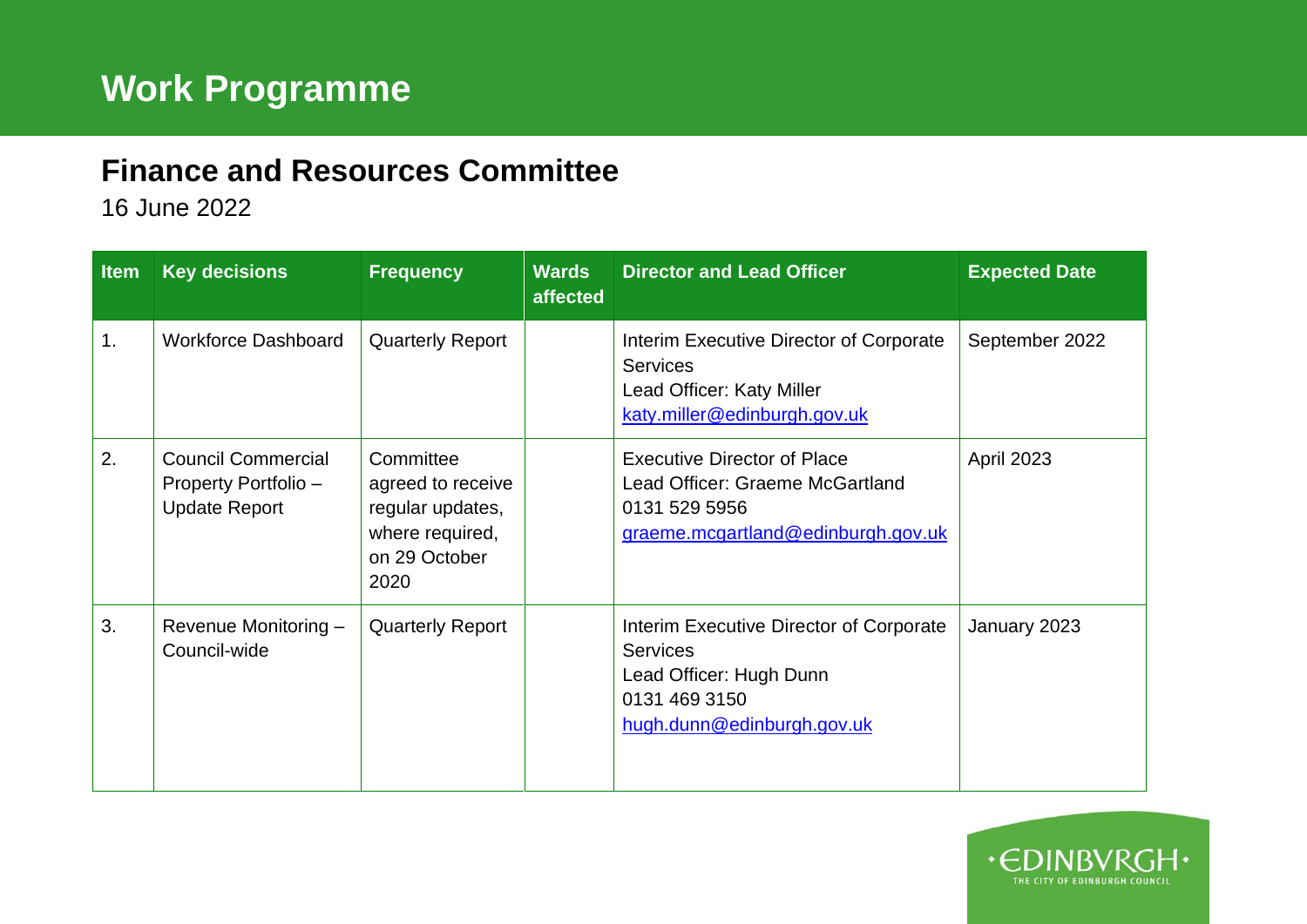| <b>Item</b> | <b>Key decisions</b>                                                                      | <b>Frequency</b>             | <b>Wards</b><br>affected | <b>Director and Lead Officer</b>                                                                                                     | <b>Expected Date</b> |
|-------------|-------------------------------------------------------------------------------------------|------------------------------|--------------------------|--------------------------------------------------------------------------------------------------------------------------------------|----------------------|
| 4.          | <b>Revenue Budget Risks</b><br>and Reserves Report                                        | <b>Annual Report</b>         |                          | Interim Executive Director of Corporate<br><b>Services</b><br>Lead Officer: Hugh Dunn<br>0131 469 3150<br>hugh.dunn@edinburgh.gov.uk | January 2023         |
| 5.          | Capital Monitoring -<br>Council-wide                                                      | <b>Quarterly Report</b>      |                          | Interim Executive Director of Corporate<br><b>Services</b><br>Lead Officer: Hugh Dunn<br>0131 469 3150<br>hugh.dunn@edinburgh.gov.uk | January 2023         |
| 6.          | <b>Corporate Services</b><br>Directorate - Revenue<br><b>Budget Monitoring</b>            | <b>Quarterly Report</b>      |                          | Interim Executive Director of Corporate<br><b>Services</b><br>Lead Officer: Iain Shaw<br>0131 469 3117<br>iain.shaw@edinburgh.gov.uk | January 2023         |
| 7.          | Chief Executive -<br>Revenue Budget<br>Monitoring                                         | <b>Quarterly Report</b>      |                          | <b>Chief Executive</b><br>Lead Officer: Iain Shaw<br>0131 469 3117<br>iain.shaw@edinburgh.gov.uk                                     | January 2023         |
| 8.          | <b>Miscellaneous Debts</b><br>Write $Off - 6$ monthly<br>operational update (B<br>Agenda) | <b>Six Monthly</b><br>Report |                          | Interim Executive Director of Corporate<br><b>Services</b><br>Lead Officer: Nicola Harvey<br>0131 469 5016                           | November 2022        |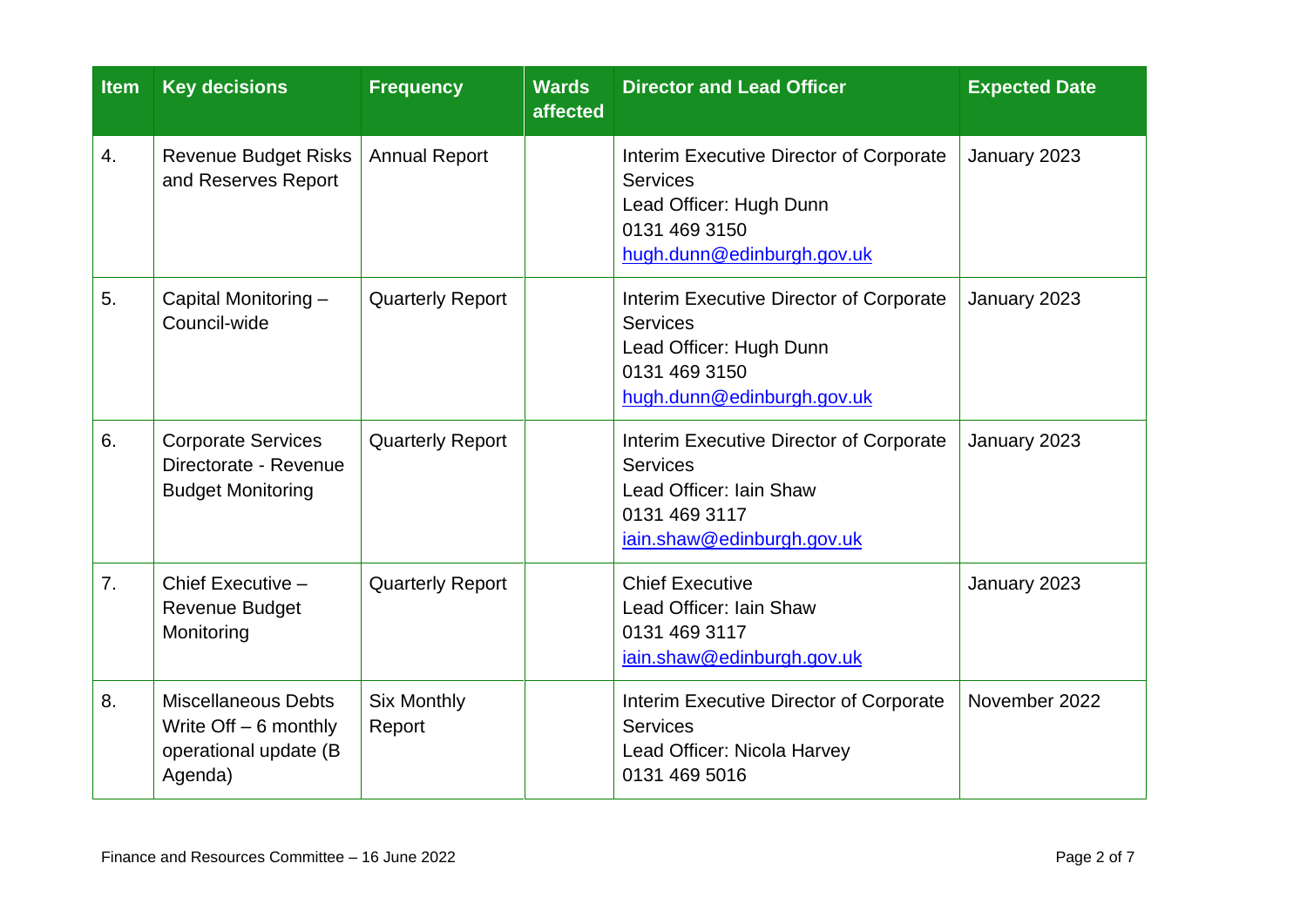| <b>Item</b> | <b>Key decisions</b>                                               | <b>Frequency</b>                                                                                                           | <b>Wards</b><br>affected | <b>Director and Lead Officer</b>                                                                                                             | <b>Expected Date</b> |
|-------------|--------------------------------------------------------------------|----------------------------------------------------------------------------------------------------------------------------|--------------------------|----------------------------------------------------------------------------------------------------------------------------------------------|----------------------|
|             |                                                                    |                                                                                                                            |                          | nicola.harvey@edinburgh.gov.uk                                                                                                               |                      |
| 9.          | <b>Contract Award and</b><br>Procurement<br>Programme              | <b>Six Monthly</b><br>Report                                                                                               |                          | Interim Executive Director of Corporate<br><b>Services</b><br>Lead Officer: Iain Strachan<br>0131 529 4930<br>iain.strachan@edinburgh.gov.uk | November 2022        |
| 10.         | <b>Revenue Budget</b><br>$2022/27 -$ Progress<br>Update            | <b>Annual Update</b><br>Report,<br>incorporating<br>impacts of<br>provisional Local<br>Government<br>Finance<br>Settlement |                          | Interim Executive Director of Corporate<br><b>Services</b><br>Lead Officer: Hugh Dunn<br>0131 469 3150<br>hugh.dunn@edinburgh.gov.uk         | January 2023         |
| 11.         | <b>Housing Revenue</b><br><b>Account Budget</b><br><b>Strategy</b> | <b>Annual Report</b>                                                                                                       |                          | <b>Executive Director of Place</b><br>Lead Officer: Elaine Scott<br>0131 529 2277<br>elaine.scott@edinburgh.gov.uk                           | January 2023         |
| 12.         | <b>Capital Budget</b><br><b>Strategy 2020/30</b>                   | <b>Annual Update</b><br>Report,<br>incorporating<br>impacts of<br>provisional Local<br>Government                          |                          | Interim Executive Director of Corporate<br><b>Services</b><br>Lead Officer: Hugh Dunn<br>0131 469 3150<br>hugh.dunn@edinburgh.gov.uk         | January 2023         |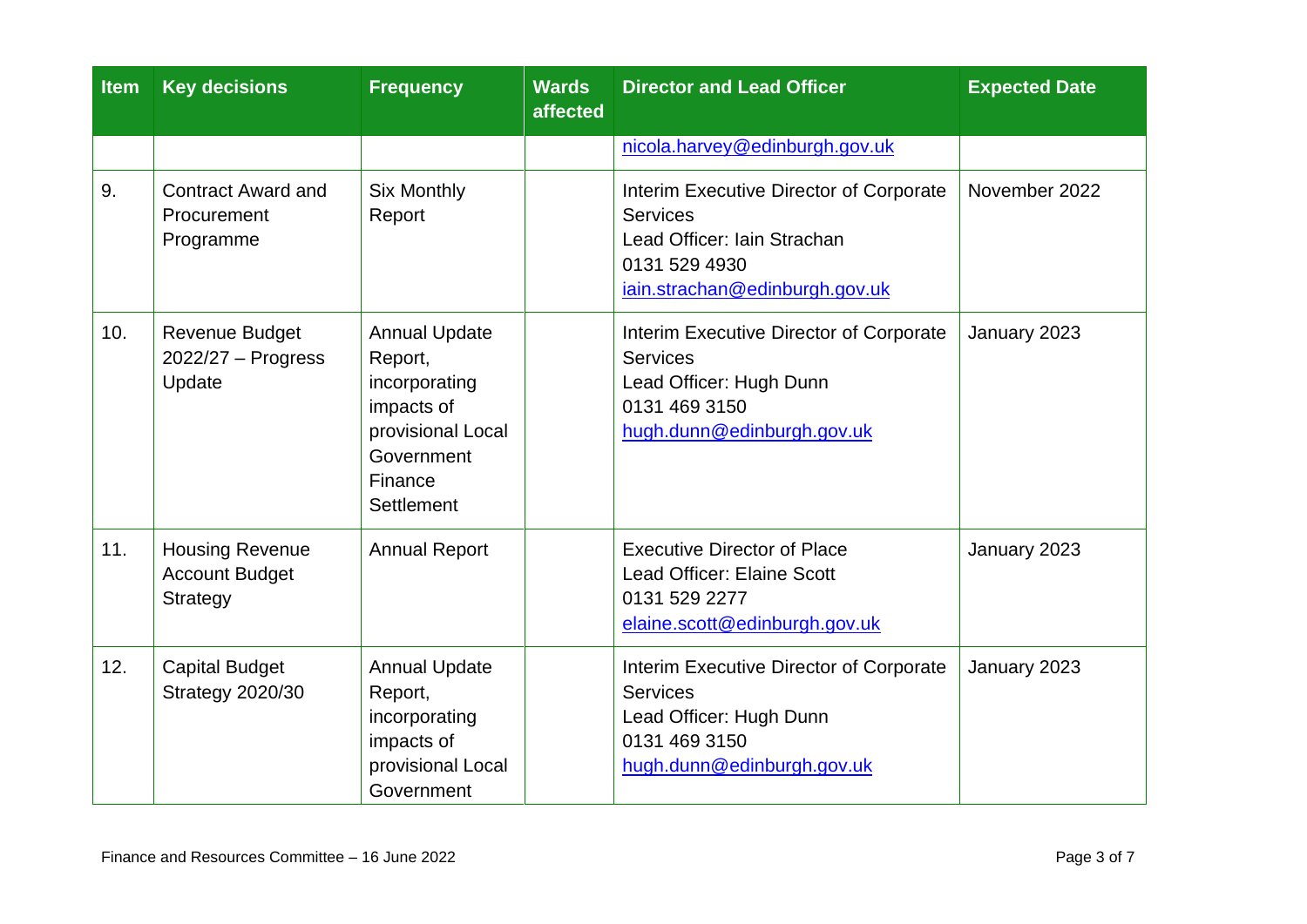| <b>Item</b> | <b>Key decisions</b>                                                                                                                                                                              | <b>Frequency</b>      | <b>Wards</b><br>affected | <b>Director and Lead Officer</b>                                                                                                               | <b>Expected Date</b> |
|-------------|---------------------------------------------------------------------------------------------------------------------------------------------------------------------------------------------------|-----------------------|--------------------------|------------------------------------------------------------------------------------------------------------------------------------------------|----------------------|
|             |                                                                                                                                                                                                   | Finance<br>Settlement |                          |                                                                                                                                                |                      |
| 13.         | <b>Annual Fraud</b><br>Prevention and<br><b>Detection</b>                                                                                                                                         | <b>Annual Report</b>  |                          | Interim Executive Director of Corporate<br><b>Services</b><br>Lead Officer: Nicola Harvey<br>0131 469 5016<br>nicola.harvey@edinburgh.gov.uk   | October 2022         |
| 14.         | City of Edinburgh<br>Council - 2021/22<br><b>Annual Audit Report to</b><br>the Council and the<br>Controller of Audit -<br>referral by the<br>Governance, Risk and<br><b>Best Value Committee</b> | <b>Annual Report</b>  |                          | Interim Executive Director of Corporate<br><b>Services</b><br>Lead Officer: Hugh Dunn<br>0131 469 3150<br>hugh.dunn@edinburgh.gov.uk           | October 2022         |
| 15.         | The City of Edinburgh<br><b>Council Charitable</b><br>Trusts - report to<br>those charged with<br>governance on the<br>2021/22 audit                                                              | <b>Annual Report</b>  |                          | Interim Executive Director of Corporate<br><b>Services</b><br>Lead Officer: John Aghodeaka<br>0131 469 5348<br>john.aghodeaka@edinburgh.gov.uk | October 2022         |
| 16.         | 2021/22 Common<br><b>Good Annual</b><br>Performance Report                                                                                                                                        | <b>Annual Report</b>  |                          | Interim Executive Director of Corporate<br><b>Services</b><br>Lead Officer: John Aghodeaka                                                     | October 2022         |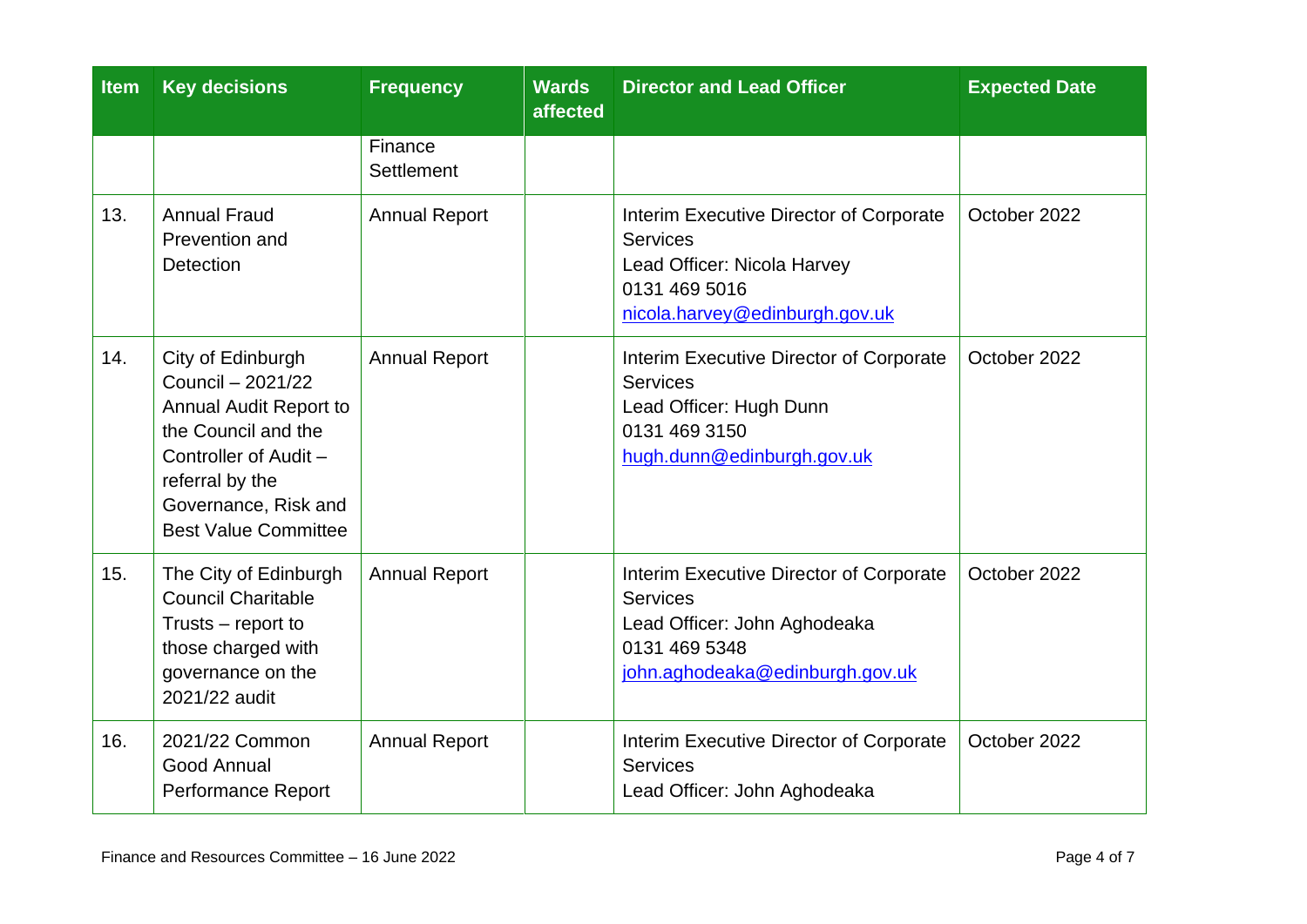| <b>Item</b> | <b>Key decisions</b>                                            | <b>Frequency</b>                                                                                                                                                         | <b>Wards</b><br>affected | <b>Director and Lead Officer</b>                                                                                                                    | <b>Expected Date</b> |
|-------------|-----------------------------------------------------------------|--------------------------------------------------------------------------------------------------------------------------------------------------------------------------|--------------------------|-----------------------------------------------------------------------------------------------------------------------------------------------------|----------------------|
|             |                                                                 |                                                                                                                                                                          |                          | 0131 469 5348<br>john.aghodeaka@edinburgh.gov.uk                                                                                                    |                      |
| 17.         | <b>Annual Treasury</b><br><b>Management Strategy</b><br>2021/22 | <b>Annual Report</b>                                                                                                                                                     |                          | Interim Executive Director of Corporate<br><b>Services</b><br><b>Lead Officer: Innes Edwards</b><br>0131 469 6291<br>innes.edwards@edinburgh.gov.uk | September 2022       |
| 18.         | <b>Treasury Management</b><br>Mid-Term Report<br>2021/22        | <b>Annual Report</b>                                                                                                                                                     |                          | Interim Executive Director of Corporate<br><b>Services</b><br><b>Lead Officer: Innes Edwards</b><br>0131 469 6291<br>innes.edwards@edinburgh.gov.uk | <b>June 2023</b>     |
| 19.         | Asset Management<br><b>Works Programme</b>                      | <b>Annual Report</b><br>The report is<br>normally<br>presented at the<br>financial year end<br>to update<br>Committee on<br>the outcome of<br>the 12-month<br>programme. |                          | <b>Executive Director of Place</b><br>Lead Officer: Peter Watton<br>0131 529 5962<br>peter.watton@edinburgh.gov.uk                                  | <b>June 2023</b>     |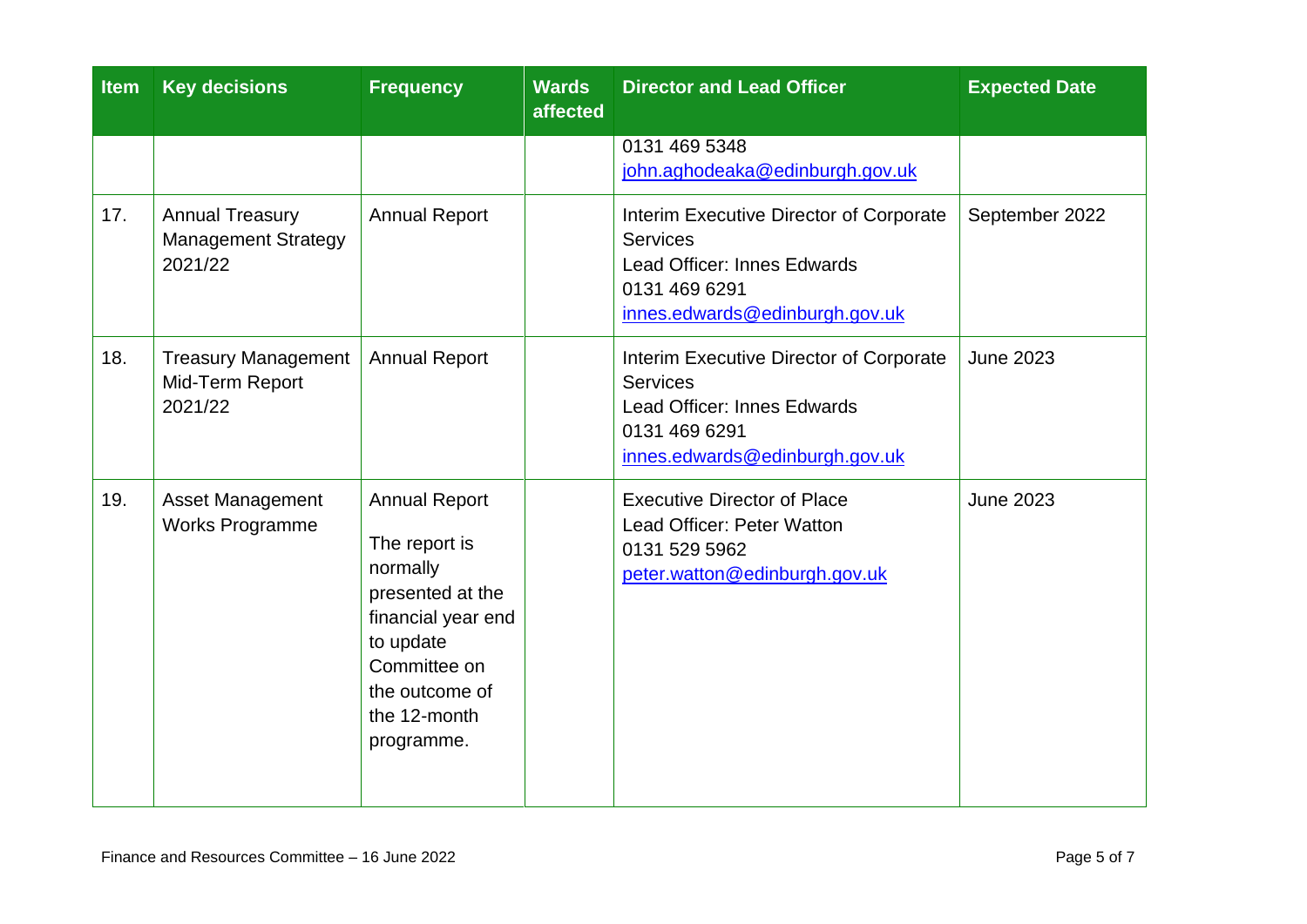| <b>Item</b> | <b>Key decisions</b>                                  | <b>Frequency</b>                                   | <b>Wards</b><br>affected | <b>Director and Lead Officer</b>                                                                                                                   | <b>Expected Date</b> |
|-------------|-------------------------------------------------------|----------------------------------------------------|--------------------------|----------------------------------------------------------------------------------------------------------------------------------------------------|----------------------|
| 20.         | <b>Health and Safety</b><br>Performance               | <b>Annual Report</b>                               |                          | Interim Executive Director of Corporate<br><b>Services</b><br>Lead Officer: Nick Smith<br>0131 529 4377<br>nick.smith@edinburgh.gov.uk             | April 2023           |
| 21.         | <b>Workforce Control</b><br><b>Annual Report</b>      | <b>Annual Report</b>                               |                          | Interim Executive Director of Corporate<br><b>Services</b><br>Lead Officer: Katy Miller<br>0131 469 5522<br>katy.miller@edinburgh.gov.uk           | September 2022       |
| 22.         | Commercial and<br><b>Procurement Annual</b><br>Report | <b>Annual Report</b>                               |                          | Interim Executive Director of Corporate<br><b>Services</b><br>Lead Officer: Iain Strachan<br>0131 529 4930<br>iain.strachan@edinburgh.gov.uk       | September 2022       |
| 23.         | Appointments to<br><b>Working Groups</b>              | <b>Annual Report</b>                               |                          | Interim Executive Director of Corporate<br><b>Services</b><br>Lead Officer: Rachel Gentleman<br>0131 529 4107<br>rachel.gentleman@edinburgh.gov.uk | September 2022       |
| 24.         | Depot Strategy -<br>Phase 2                           | Requests further<br>reports as<br>progress is made |                          | <b>Executive Director of Place</b><br>Lead Officers: Gareth Barwell / Peter<br>Watton<br>0131 529 5962 / 0131 529 5962                             | Summer 2022          |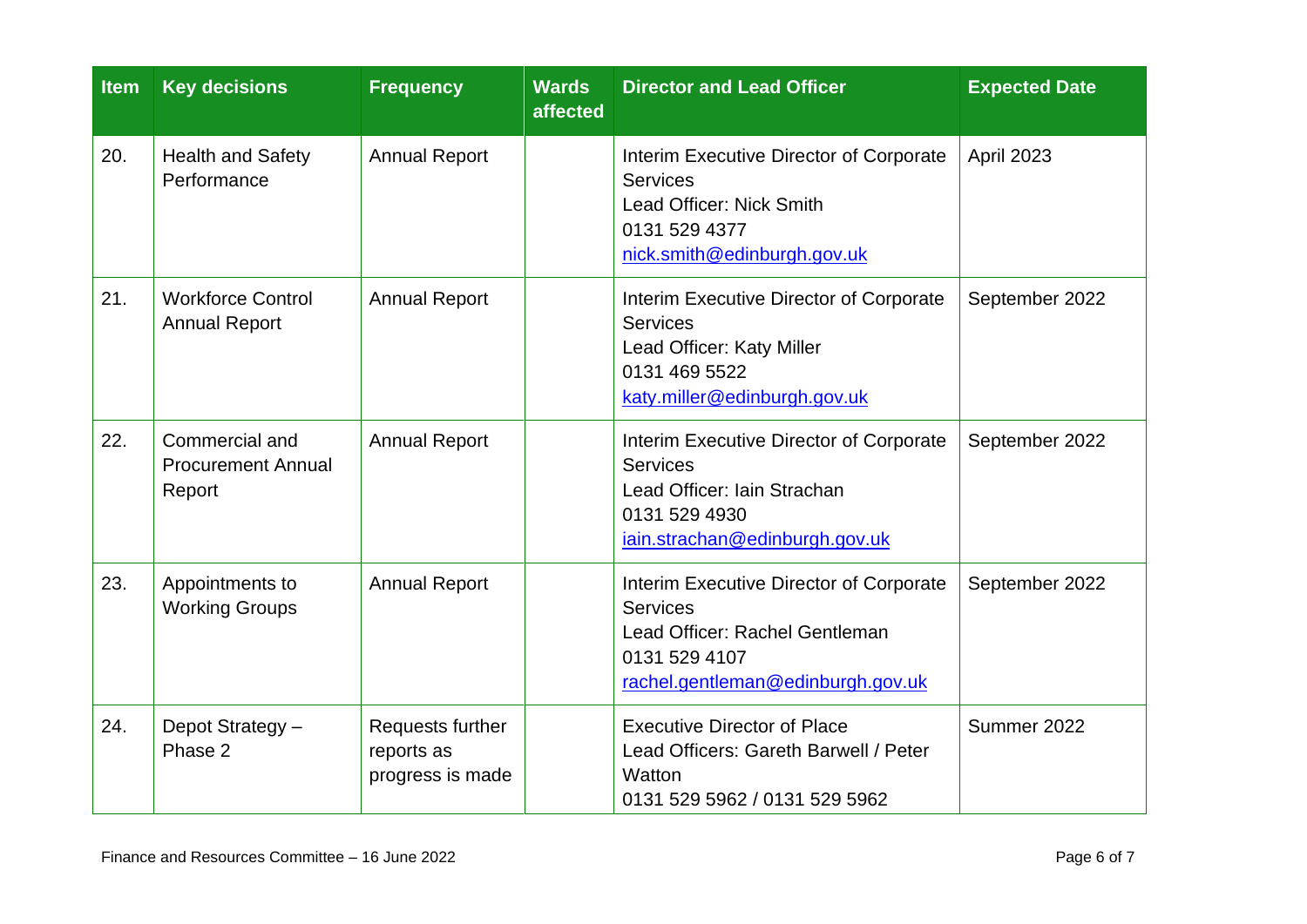| <b>Item</b> | <b>Key decisions</b>                                                  | <b>Frequency</b>     | <b>Wards</b><br>affected | <b>Director and Lead Officer</b>                                                                                                             | <b>Expected Date</b> |
|-------------|-----------------------------------------------------------------------|----------------------|--------------------------|----------------------------------------------------------------------------------------------------------------------------------------------|----------------------|
|             |                                                                       |                      |                          | gareth.barwell@edinburgh.gov.uk /<br>peter.watton@edinburgh.gov.uk                                                                           |                      |
| 25.         | <b>Consultants Costs</b><br><b>Annual Report</b>                      | <b>Annual Report</b> |                          | Interim Executive Director of Corporate<br><b>Services</b><br>Lead Officer: Hugh Dunn<br>0131 469 3150<br>hugh.dunn@edinburgh.gov.uk         | October 2022         |
| 26.         | Finance and<br><b>Procurement Annual</b><br><b>Policies Assurance</b> | <b>Annual Report</b> |                          | Interim Executive Director of Corporate<br><b>Services</b><br>Lead Officer: Hugh Dunn<br>0131 469 3150<br>hugh.dunn@edinburgh.gov.uk         | September 2022       |
| 27.         | <b>Construction Charter</b><br><b>Annual Update</b>                   | <b>Annual Report</b> |                          | Interim Executive Director of Corporate<br><b>Services</b><br>Lead Officer: Iain Strachan<br>0131 529 4930<br>iain.strachan@edinburgh.gov.uk | September 2022       |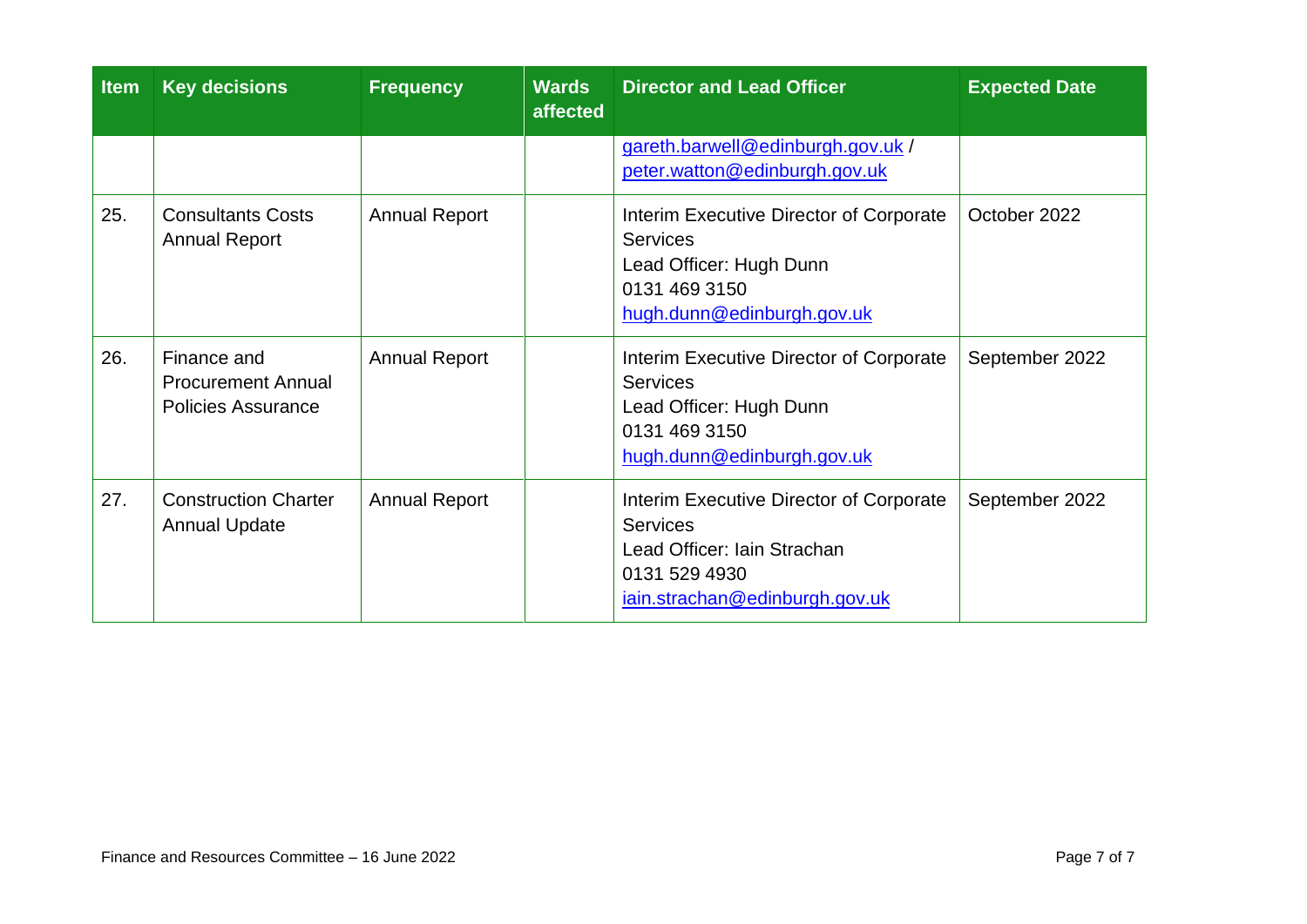## **Finance and Resources Committee Upcoming Reports <b>Appendix 1** Appendix 1

| <b>Report Title</b>                                      | <b>Directorate</b>           | <b>Lead Officer</b>     |
|----------------------------------------------------------|------------------------------|-------------------------|
| September 2022                                           |                              |                         |
| <b>Workforce Dashboard</b>                               | Corporate<br><b>Services</b> | <b>Katy Miller</b>      |
| <b>Workforce Control Annual Report</b>                   | Corporate<br><b>Services</b> | <b>Katy Miller</b>      |
| Annual Treasury Management Strategy 2021/22              | Corporate<br><b>Services</b> | <b>Innes Edwards</b>    |
| <b>Commercial and Procurement Annual Report</b>          | Corporate<br><b>Services</b> | Lynette Robertson       |
| <b>Finance and Procurement Annual Policies Assurance</b> | Corporate<br><b>Services</b> | Hugh Dunn               |
| <b>Construction Charter Annual Update</b>                | Corporate<br><b>Services</b> | Lynette Robertson       |
| <b>Appointments to Working Groups</b>                    | Corporate<br><b>Services</b> | <b>Rachel Gentleman</b> |
| <b>Finance and Procurement Annual Policies Assurance</b> | Corporate<br><b>Services</b> | Hugh Dunn               |
| <b>Revenue Budget Monitoring</b>                         | Corporate<br><b>Services</b> | Hugh Dunn               |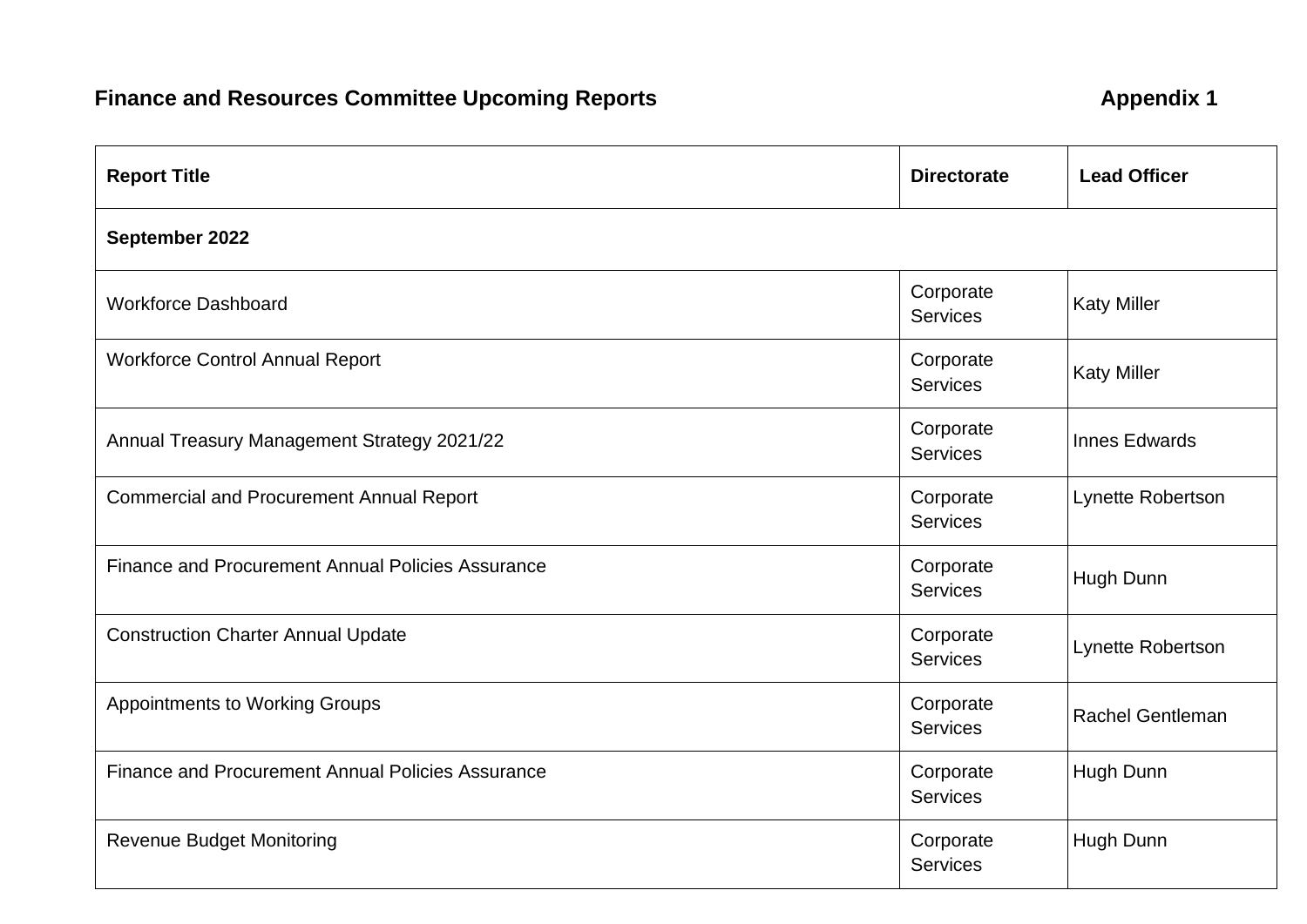| <b>CEX Budget Monitoring</b>                                                                                                      | Corporate<br><b>Services</b> | Hugh Dunn                             |
|-----------------------------------------------------------------------------------------------------------------------------------|------------------------------|---------------------------------------|
| <b>Corporate Services Budget Monitoring</b>                                                                                       | Corporate<br><b>Services</b> | Hugh Dunn                             |
| <b>Capital Budget Monitoring</b>                                                                                                  | Corporate<br><b>Services</b> | Hugh Dunn                             |
| <b>Consultants Costs</b>                                                                                                          | Corporate<br><b>Services</b> | Hugh Dunn                             |
| Revenue Budget Outturn, 2021/22                                                                                                   | Corporate<br><b>Services</b> | Hugh Dunn                             |
| Revenue Budget 2022/27 - progress update                                                                                          | Corporate<br><b>Services</b> | Hugh Dunn                             |
| Appointment of Construction phase, Granton Gas Holder                                                                             | Place                        | Sat Patel/Michelle<br>Fraser          |
| <b>Leith Theatre</b>                                                                                                              | Place                        | Karl Chapman                          |
| Award of Contracts for the Roseburn to Union Canal Active Travel Route and Greenspace<br><b>Improvements Project Construction</b> | Place                        | <b>Barry Clarke</b>                   |
| Council Commercial Property Portfolio - Update Report                                                                             | Place                        | <b>Graeme McGartland</b>              |
| Drumbrae Care Home, 24 Ardshield Avenue Edinburgh EH4 7HP                                                                         | Place                        | Veronica Ross / Peter<br>Watton       |
| Edinburgh Living Acquisitions 2022-2023                                                                                           | Place                        | <b>Elaine Scott/Hazel</b><br>Ferguson |